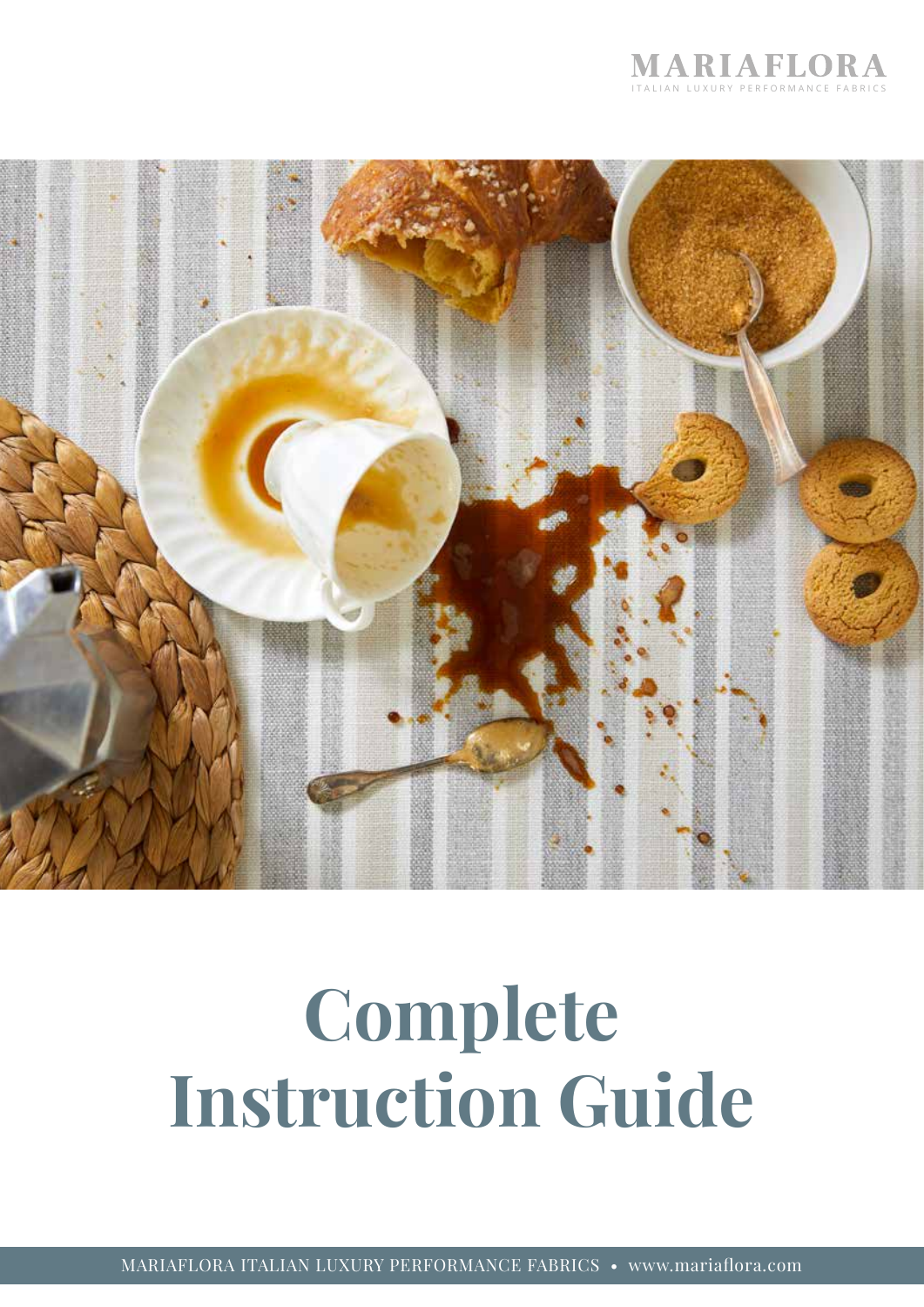## Care and Cleaning MARIAFLO

### **FABRICS**

Mariaflora Italian Luxury Performance Fabrics fend off anything and are impressively easy to clean compared to their natural counterparts. Yet it is important to maintain your textiles if you want them to ease your life for years to come.

Vacuuming every once in a while and removing any loose dirt from the surface will keep your fabrics like new. We recommend cleaning Mariaflora Italian Luxury Performance Fabrics with natural soap and lukewarm water. Sponge briskly and rinse thoroughly with clean water to remove dirt. Air dry.

Under normal conditions Mariaflora Italian Luxury Performance Fabrics can be dry cleaned or washed by hand or in a washing machine with a gentle 30°C (86°F) cycle and a soft detergent. Low speed spin dry, then air dry. Avoid using tumble dryers. Please note that solution-dyed acrylic is inherently mildew resistant; however, mildew may grow on dirt and residue that has not been removed from the fabric.

Chlorine bleach will not affect the coloration of the solution-dyed acrylic fiber and is therefore acceptable for stubborn stain removal, including mildew. The harshness of bleach products and strong chemicals will eventually affect the strength of any fiber, so we suggest a diluted solution of one part bleach to two parts water. Thorough rinsing is always essential.

Professional dry cleaning is always recommended for tough stains.

#### Foam involved? Read here.

When cleaning a cushion constructed of exterior-use foam, we recommend flushing it with water and allowing it to air dry without removing the cover. Repeated removal of the cover may eventually break down the seams and distort the fabric.

When cleaning a cushion constructed of interior-grade foam, professional cleaning is recommended. Please note that interior-grade foam is never recommended for exterior installa $tion$ 

#### TRIM PILLOWS

Lightly brush or vacuum any loose dirt from the surface. To avoid staining, spills should be removed immediately. Blot any excess liquid from the surface. Using a clean, damp cloth or sponge, gently dab spot to remove remaining stain.

For more stubborn stains, apply a natural soap or mild detergent to the cloth and gently rub (excessive rubbing may damage the trimming). Rinse with clean water and let air dry. Professional cleaning is always recommended for tough stains.

#### VELVET AND CHENILLE

Mariaflora's 100% solution-dyed acrylic velvets and chenilles offer high-performance and the softest hand on the market thanks to the Apline waters of our hometown Biella. Being the softest waters i<br>I in Europe, they prevent the precipitation of chemicals during finishing, leaving our fabrics as soft as their natural counterparts.

In order to avoid wrinkling and prevent damage to the pile, store bolts horizontally and suspended if possible. Avoid storing velvet and chenille vertically. To remove wrinkling, apply steam gently (no closer than  $1 \text{cm-}1/2$ " from the surface) and brush with a soft brush. Final brushing should always be in the direction of the nap.

For everyday maintenance we recommend that you vacuum any loose dirt from the surface of your fabric and remove spills and stains immediately by gently dabbing the spot with a clean cloth or sponge. For more stubborn stains, apply a natural soap or a mild detergent to the cloth and gently rub (excessive rubbing may damage the fabric). Rinse with clean water and let air dry. As a final step, comb the pile with a soft brush following the direction of the nap.

#### TIPS TO PREVENT COLOR ALTERATION

Color loss and/or alteration on indoor-outdoor fabrics are usually due to exposure to UV rays, which can alter the fiber's molecular structure and facilitate the development of radical compounds that ultimately undermine the fabric's color fastness. However this is not the case for Mariaflora Italian Luxury Performance Fabrics, as our fabrics are woven in Tempotest solution-dyed acrylic yarn, which are able to withstand UV rays (UNI EN ISO 105-B04). Potential color alterations (even if rare) are not to be related to the fiber's quality, but they can occur in case of negligence in fabric care.

Mariaflora Italian Luxury Performance Fabrics will withstand stains and weather only if properly maintained as instructed by our guidelines (see previous points). In particular: when treated with bleach or strong chemicals, the fabric should always be rinsed thoroughly and dried in the shadow to avoid yellowing. It is furthermore crucial to remove any residuals from the surface of the fabric, to avoid them getting permanently embedded in the fibers and causing chemical reactions that will eventually damage the fabric. This is the case for 'sunburn' effects that may occur in very dry areas and deserts: if dust and sand residuals are not periodically removed from the fabric they will penetrate in the fibers and react with UV rays and other chemical substances (eg. pillows fill, foam...), ultimately causing alterations to the fabric's color.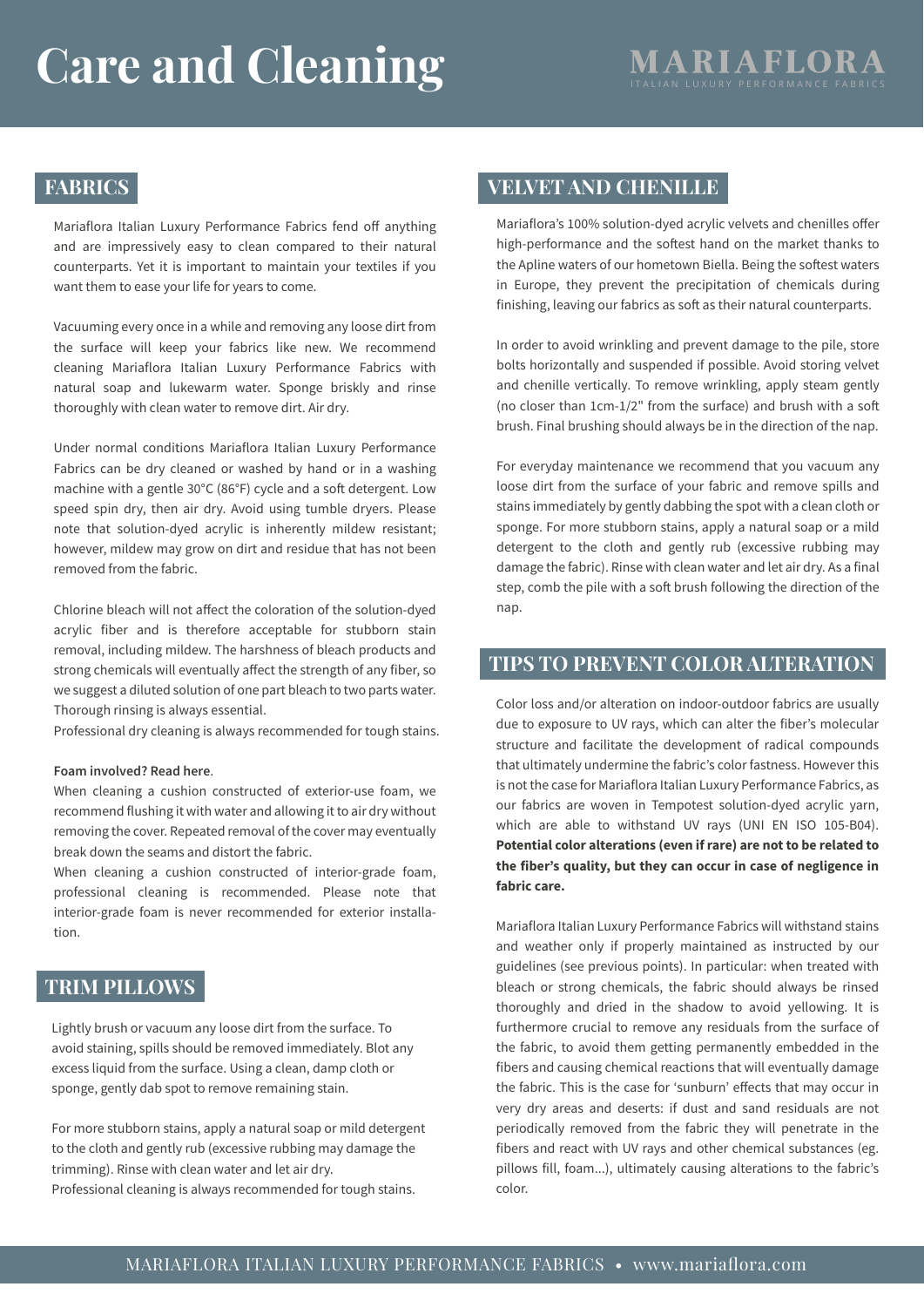### **MAINTENANCE DURING COVID-19**

#### Spread love, not germs!

For a more frequent maintenance to limit the spread of COVID-19 Mariaflora Italian Luxury Performance Fabrics can be sanitized with bleach.

Add a solution of water and bleach to normal washing (30°C/86°F), or gently rub the fabric with a solution of water and bleach diluted as such: 1 part bleach to 4 parts water. We recommend using chlorine bleach containing sodium hypochlorite, not gentle bleach.

Always rinse the fabric thoroughly and let it dry in the shade.

In case of non-removable covers made of Mariaflora Italian Luxury Performance Fabrics, we recommend gently rubbing the surface with a solution of diluted alcohol (ABV 70%) and water. Rinse thoroughly with clean water and pat dry.